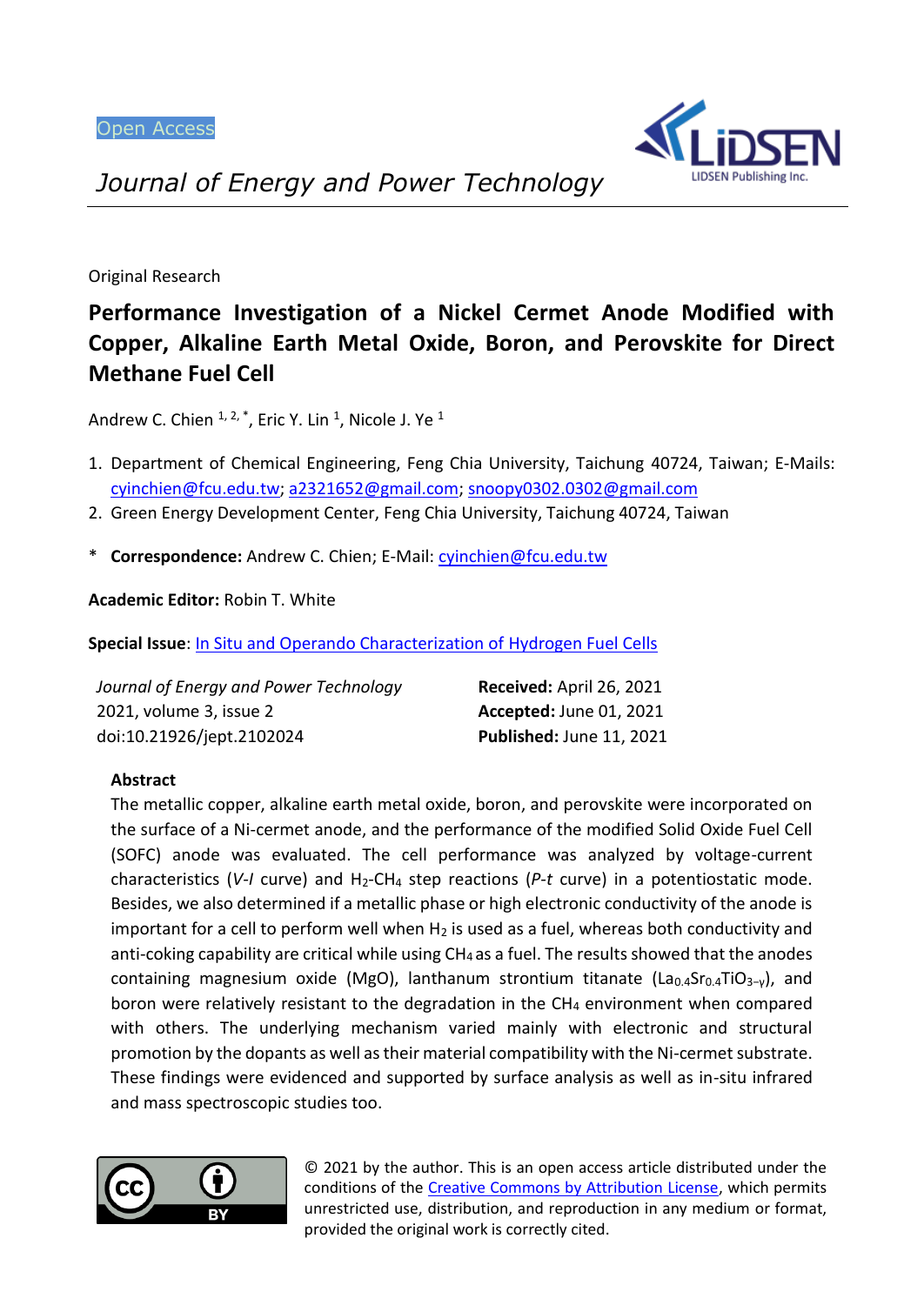#### **Keywords**

Alkaline earth metal; boron; LST; SOFC; coking; infrared

#### **1. Introduction**

The conversion of methane  $(CH<sub>4</sub>)$  into valuable chemicals or electric power is of continuous interest in both academia and industry because of surging global energy demands. Methane is the predominant component of natural gas, while to date, the widely adopted route for the conversion is still the conventional steam methane reforming (SMR) over nickel-based catalysts [1]. Due to the endothermic nature, the SMR reaction is highly energy-intensive, along with the need for large capital investment. As a result, a more economically feasible way is pursued to reduce the cost and increase energy efficiencies. Solid oxide fuel cells (SOFCs) have received much attention in the past decades for the conversion of hydrocarbons such as methane and biogas to electric power with high efficiencies. SOFCs are operated at high temperatures, where modest reaction kinetics could be achieved using nonprecious metal catalysts [2]. Nevertheless, irreversible deactivation remains the major challenge over the state-of-the-art Ni cermet anodes because of carbon deposition and sulfur poisoning when methane is used as a fuel.

Several approaches have been investigated to circumvent the degradation of Ni cermet anodes for the utilization of hydrocarbons in SOFCs [3-6]. Application of steam reforming reaction to the Ni cermet anode inside SOFCs was first proposed. However, the development of internal steam reforming was found to be hindered since a high ratio of steam/methane (H/C) was required to depress carbon accumulation. The high proportion of steam leads to dilution of fuel with low energy efficiency and adds to the complexity of heat management. In the past decade, various perovskites materials such as (LaSr)(CrMn)O<sub>3</sub> [5], (LaSr)TiO<sub>3</sub> [7], BaZrCeYYbO<sub>3</sub> [8], and Sr<sub>2</sub>Mg<sub>1-x</sub>Mn<sub>x</sub>MoO [9] have been considered as alternative anode materials with great interest. These ceramic anode materials did not only show improved tolerance to carbon deposition in CH<sup>4</sup> but also presented good stability when subjected to redox cycles. However, cell performance with these anodes of Ni-free metal oxide was lower than those demonstrated by conventional Ni-cermet anode supported ones. The drawbacks were attributed to lack of active sites, low conductivity, material mismatch, and formation of undesirable phases [10, 11].

Surface modification or the addition of a protective top layer on the Ni-cermet anode is an effective method to avoid coking in Direct Methane Fuel Cells. Several groups and we have reported that adding a functional layer sustains a stable electrochemical performance of the Ni-cermet anode in CH<sub>4</sub> [12-16]. The layer either functions as a catalyst to decompose CH<sub>4</sub> or serves as a reforming zone for the conversion of oxidation products. In addition, the insertion efficacy of alkaline earth metal oxide on the Ni-cermet anode has also been demonstrated for the reduction in coking [17- 20]. The inclusion of basic oxides increases the Lewis basicity of the anode and allows chemisorption of oxidation products, including  $H_2O$  and  $CO<sub>2</sub>$ , with subsequent reactions and removal of deposited carbon [6, 18, 21, 22]. The content of basic oxide and the possible phase reaction in the anode composite have shown pronounced effects on the activity of methane oxidation and coking resistance. Nonetheless, the addition of basic oxides such as CaO, MgO, or BaO was effective in some studies, while the effects were not obvious in others [17, 19, 23]. Moreover, the addition of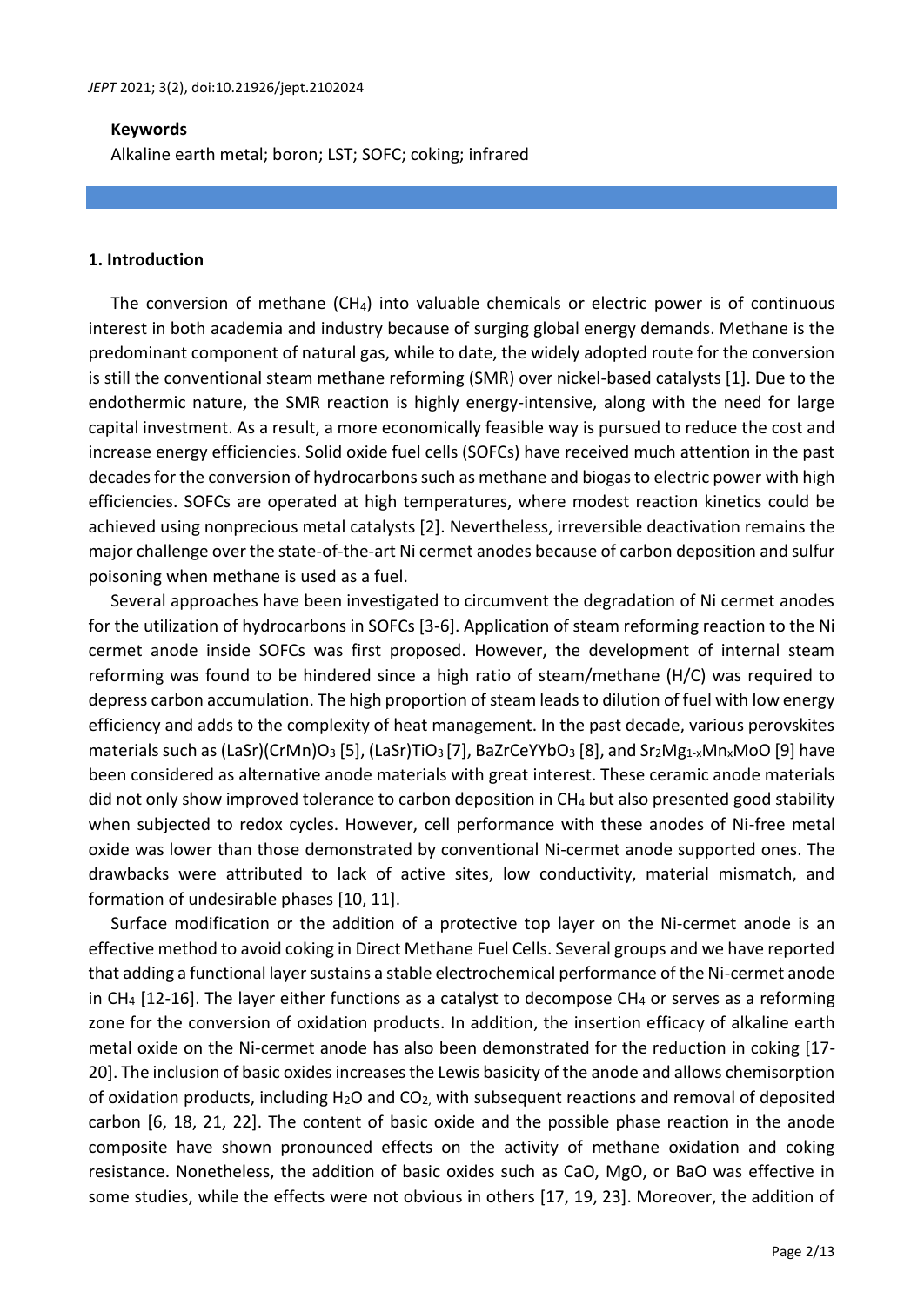alkaline earth metal oxide to the anode is done through an impregnation method. Although the uniform distribution of the oxide particles can be achieved in the interstitial Ni sites by the wet method, the procedures could be tedious with multiple heating cycles.

On the other hand, the incorporation of rare-earth metal oxides and boron into a Ni-based catalyst resulted in a reduced coke formation [24-26]. Rare-earth metal oxides have been claimed to stabilize Ni particles on a catalyst support, acting as a structural promoter to improve the metal dispersion and to suppress the aggregation of Ni grains. The influence of boron on the activity and acidity of a catalyst has been known, mainly arising from better metal dispersion through structure control and metal-boron electronic interaction [27-29]. Nevertheless, no application of any boron promotor to a SOFC anode has been reported in the literature so far. In the present work, we modified the surface of a Ni-cermet anode with copper, alkaline earth metal oxide, boron, and perovskite via a solid-state reaction. The idea of using solid-state synthesis was motivated by the need to develop a simple way that can be adapted to current cell manufacturing methods such as tape-casting or die-pressing. The cell performance with these modified anodes was investigated by voltage-current characteristics and power density versus time in a potentiostatic mode. In situ surface analysis of these anodes was conducted by diffuse reflectance infrared spectroscopy (DRIFTs) to probe the mechanism responsible for coking resistance relevant to the electrode process in detail. The results obtained here gave a complementary study with those in literature and provided valuable information to design an effective anode material for fuel cell applications.

## **2. Experimental**

## *2.1 Material Synthesis*

All electrochemical tests were carried out on an electrolyte-supported SOFC. The cell was composed of electrolyte support (yttrium stabilized zirconia, 8 mol.%  $Y_2O_3$  doped in ZrO<sub>2</sub>), a cathode (Lanthanum strontium manganite, LSM), a cathode interlayer (LSM/YSZ, 50/50 wt.%), an anode interlayer (NiO/YSZ, 50/50 wt.%), and an anode (modified NiO/YSZ, 70/30 wt.%). The composition of the modified NiO/YSZ anodes and their preparation is described below. The electrolytesupported cell was fabricated by die pressing. The electrolyte ( $\approx$  4.5 g), anode interlayer ( $\approx$  2.5 g), and anode ( $\sim$  0.8 g) were pressed (3000 psi) together in a die to form a half-cell, which was then sintered and calcined at 1400  $\degree$ C for four hours. The cathode slurry consisting of LSM/YSZ and pure LSM was then screen printed on the electrolyte side of the sintered half-cell and calcined at 1200 C for two hours. The obtained bottom cell was circular in shape with a diameter of about 2 cm.

## *2.2 Modification and Characterization of NiO/YSZ Anode*

Four types of modified NiO/YSZ anodes were prepared by incorporating metal, alkaline earth metal oxide, inorganic element, and perovskite. The metal modified anode was prepared by sputtering copper on the surface of the NiO/YSZ at a deposition rate of 3.5 Å per second (Plasma treatment system, KD-SPUTTR). Two different sputtering times of 20 and 60 min were applied to obtain an estimated thickness of 420 and 1260 nm, respectively. The other three materials were introduced by mixing an additive with NiO/YSZ in the anode layer (the amount was fixed at 1 wt.% of the anode layer unless otherwise specified), followed by pressing and calcination to alter surface properties. The following additives were mixed with NiO/YSZ i) alkaline earth metal oxide: calcium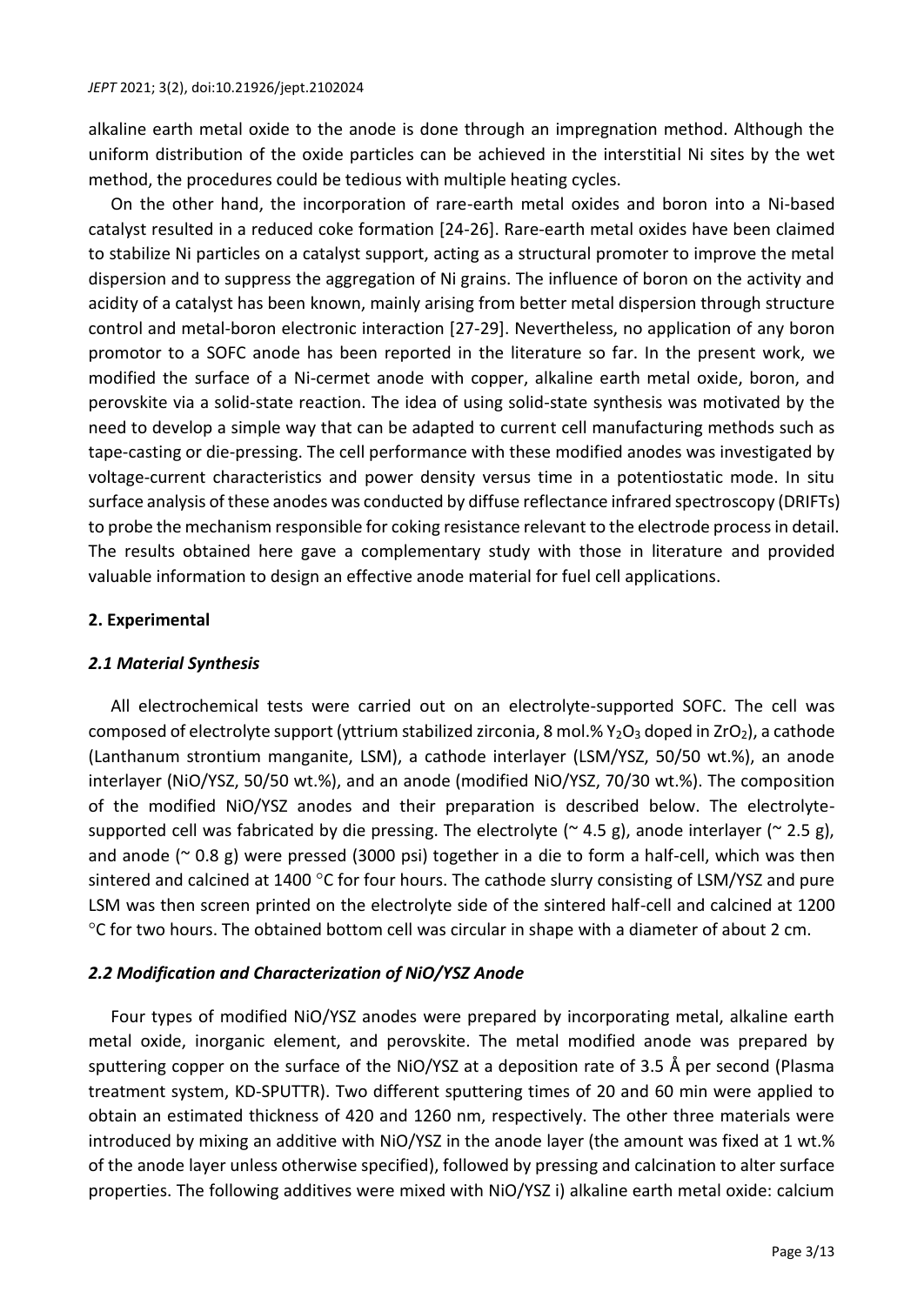hydroxide (Ca(OH)2), calcium oxide (CaO), and magnesium oxide (MgO), ii) inorganic element: boric acid  $(H_3BO_3)$ , and boron powder (B), and iii) perovskite: lanthanum strontium titanate (LST, La0.4Sr0.4TiO<sub>3</sub>-γ). The LST powder was synthesized via a solid-state reaction [30, 31], whereas the boric acid was incorporated via a wet impregnation method. Briefly, boric acid was first dissolved in dilute nitric acid, added dropwise to the NiO/YSZ matrix, and then annealed in air at 500 °C. The steps were repeated to achieve a loading of 1 wt.%. Surface structure and morphology analysis were conducted by a scanning electron microscope (SN 4000).

# *2.3 Electrical Performance*

Figure 1 shows the testing apparatus used in the study. The cell was assembled with two silver foils (as a current collector) and attached to one end of a ceramic tube by silver conductive paste (Alfa Aesar). The area of the layer of silver conductive paste on the cathode was about 1 cm<sup>2</sup> and used as an active area for performance normalization. The cell was then placed in a furnace at room temperature and heated in a He (purity 99%) stream. As the temperature arrived at 750 °C, fuel gas (50 vol.%  $H_2$  and CH<sub>4</sub> diluted in He) was introduced from the bottom of the tube to the anode, while the cathode was left exposed to air. The electrical performance of each cell was measured by its voltage-current (*V-I*) curve using a potentiostat (VersaSTAT3–400). The comparison between the performances in H<sup>2</sup> and CH<sup>4</sup> was obtained by operating the cell in a potentiostatic mode and recording the output of the electric power.



**Figure 1** Schematic of a SOFC testing apparatus.

# *2.4 In Situ Infrared Spectroscopy Studies*

Diffuse Reflectance Infrared Fourier Transform Spectroscopy (DRIFTs) was used to investigate the reaction mechanism and intermediates of CH<sup>4</sup> oxidation on the modified NiO/YSZ anode. The IR spectra were collected by an IR spectrometer (*Thermo Nicolet iS10*) attached with a diffuse reflection accessory (the Praying Mantis™, Harrick). About 0.1 g of anode powder obtained after crushing and grinding the sintered anode disk was loaded into a high-temperature reaction chamber covered with a dome. The reactant gas containing CH<sub>4</sub> (10 sccm) and  $O_2$  (2 sccm), both diluted with helium (50 sccm), was used without further purification. The composition of the reaction effluent from the DRIFTs reactor was monitored by a mass spectrometer (MS, Hiden Analytical, HPR 20). The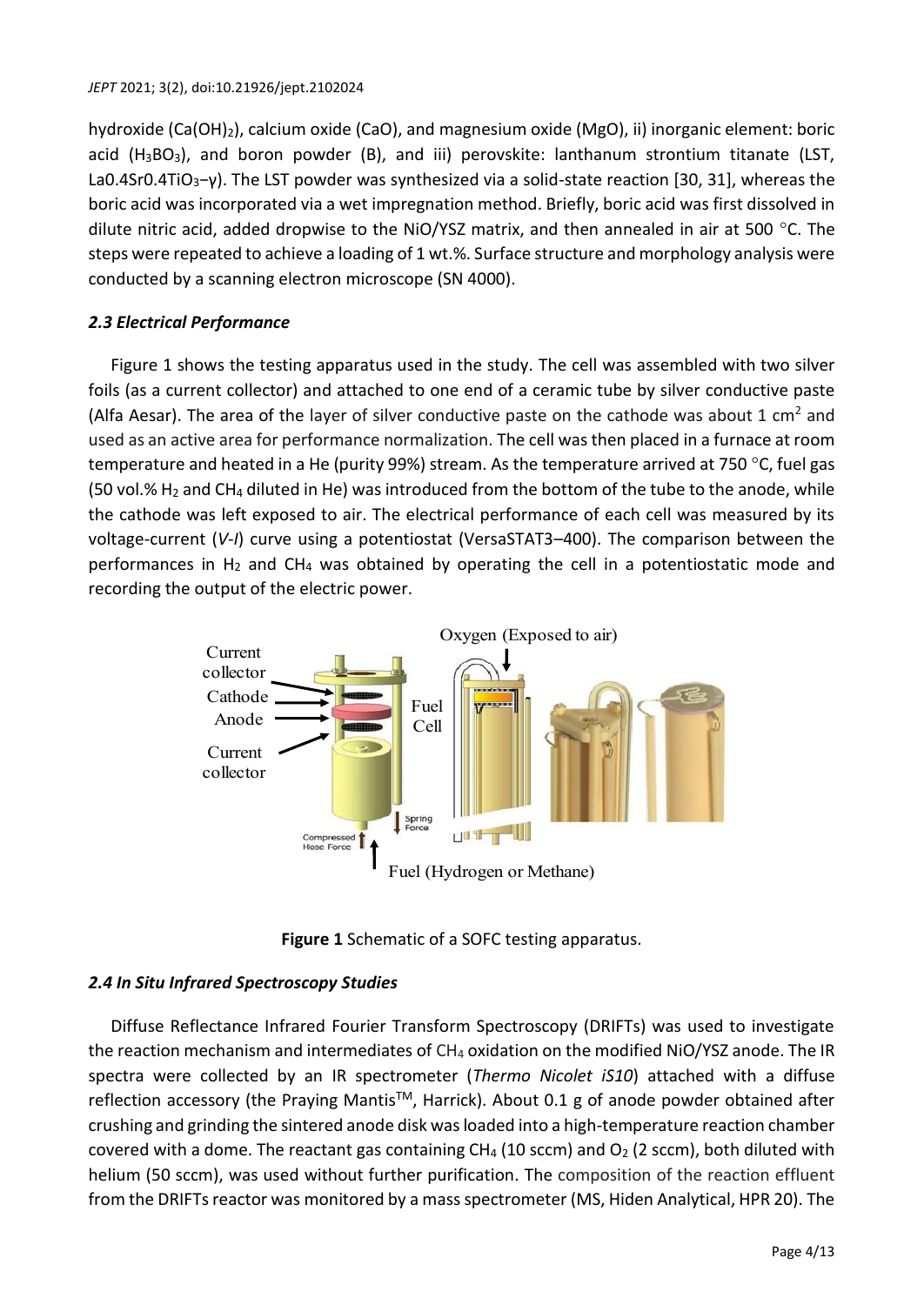mass/electron ratios (m/e) in the MS were selected for H<sub>2</sub> (2), He (4), CH<sub>4</sub> (15), H<sub>2</sub>O (18), CO (28), O<sub>2</sub> (32), and CO<sub>2</sub> (44). The MS response for H<sub>2</sub> and CO was obtained by subtracting the CH<sub>4</sub> fragment intensity from the total MS response at  $m/e = 2$ , and subtracting the  $CO<sub>2</sub>$  fragment intensity from the total MS response at  $m/e = 28$ , respectively.

# **3. Results and Discussion**

# *3.1 Cell Performance in H<sup>2</sup> and CH<sup>4</sup>*

The voltage and power density versus current density (*V-I-P* plot) characteristics curves of the four modified anodes in  $H_2$  at 800 °C are shown in Figure 2. The copper metal modified NiO/YSZ anode showed the best performance with a current density of 240 mA  $cm^{-2}$  and a power density of 50 mW cm<sup>-2</sup>. The cell performance improved as the time of coating was increased from 20 to 60 min. The alkaline earth metal oxide modified anode also showed an improved cell performance, except the 5 wt.% MgO-Ni/YSZ one. For inorganic element modified anodes, the one impregnated with boric acid gave a higher current and power density, while an inferior performance was observed for the B-modified anode. Besides, the anode containing LST performed the worst among all in  $H_2$ .



**Figure 2** V-I-P plots of a SOFC with different modified anodes in  $H_2$  at 800 °C.

Figure 3 presents power density versus time (*P-t* curve) characteristics of different anodes when the fuel was switched from  $H_2$  to CH<sub>4</sub> in a potentiostatic mode. The results showed that the cells modified with 5 wt.% MgO, LST, and B were relatively resistant to degradation in CH4. However, the one with Cu, CaO/Ca(OH)<sub>2</sub>, and H<sub>3</sub>BO<sub>3</sub> showed no improvement in comparison with the pristine NiO/YSZ. In particular, the power density of the 5 wt.% MgO and LST modified cells was found to increase drastically upon exposure to CH<sub>4</sub>. The enhancement in the cell performance probably resulted from the rapid reaction kinetics on the electrode in  $CH_4$  than that in  $H_2$ . The activity of the anode and the cell performance were correlated and further studied with in situ IR spectroscopy.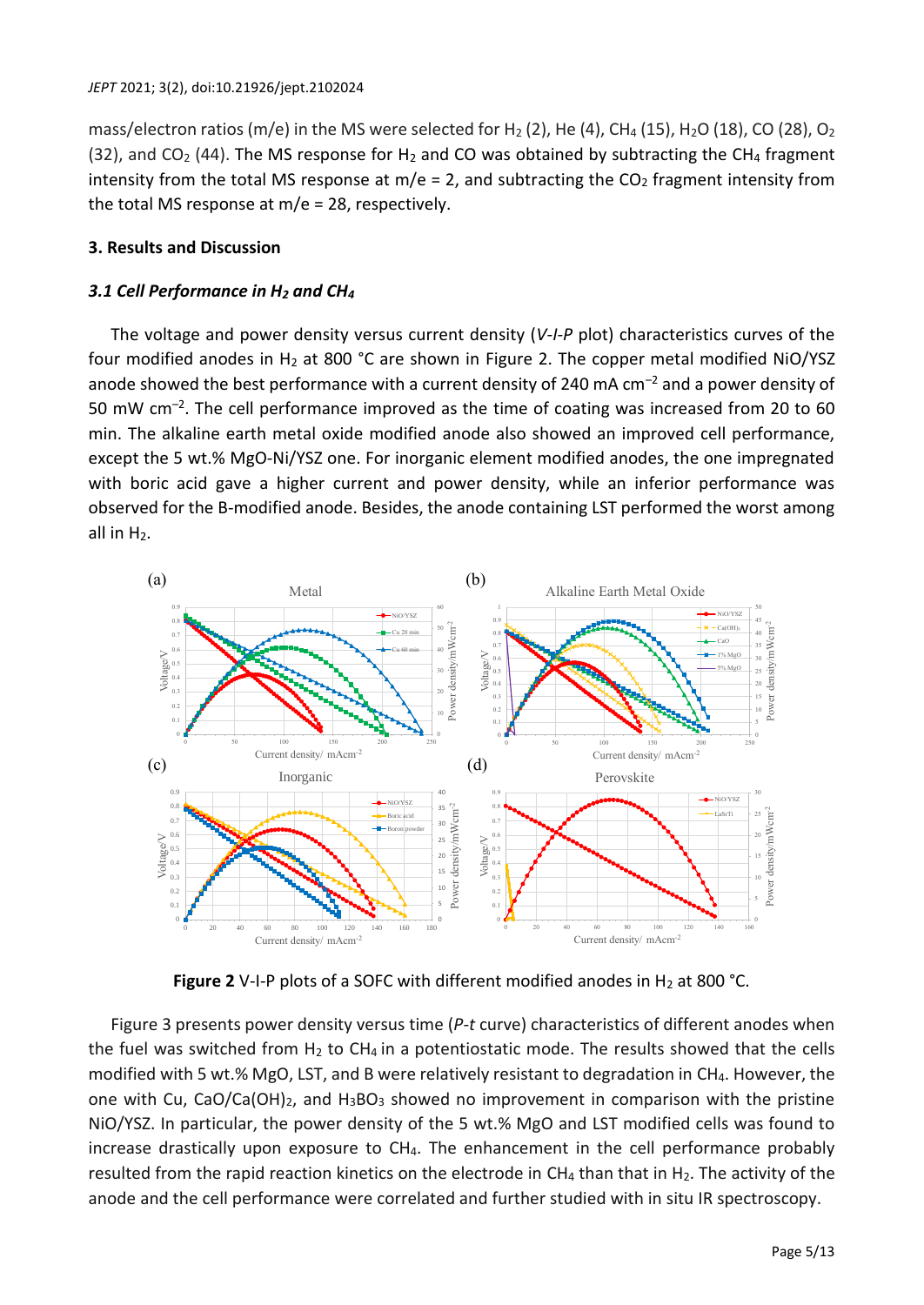

**Figure 3** Power density vs. time (P-t curve) curves of the modified anodes in a potentiostatic mode (at constant potential = 0.7 V unless specified), gas environment: 0-30 min in  $H_2$ /He and 30-120 min in CH<sub>4</sub>/He.

## *3.2 In-Situ IR and Mass Spectroscopy*

Figure 4 depicts the DRIFTs spectra when the modified anodes were reduced in H<sub>2</sub> at 700 °C. The results showed that the reducibility of the anode followed an order of pristine NiO/YSZ > boron > LST > 5wt.% MgO modified NiO/YSZ (from high to low). The extent of reduction was indicated by the intensity of the Ni-O bond assigned with a band at 667  $cm^{-1}$ , which shifted down with a more reduced anode material as monitored during the reduction. The reducibility and the cell performance in H<sub>2</sub> were found to be well correlated (Figure 2 and 4), indicating that high electrical performance was obtained for a more metallic or reduced anode. Figure 5 further illustrates the correlation with the MgO modified cell, demonstrating that the power density of the rarely reduced anode was low in  $H_2$ , while the performance was enhanced when it was exposed to CH<sub>4</sub>. The reduction on the anode was manifested in  $CH_4$  due to the depletion of the Ni-O bond as the corresponding Ni-O band shifted continuously. However, it again shifted upward after introducing  $O<sub>2</sub>$  flow over the CH<sub>4</sub> exposed anode. Reversible band shifting confirmed the position of the Ni-O band as the redox reaction of Ni-NiO occurred.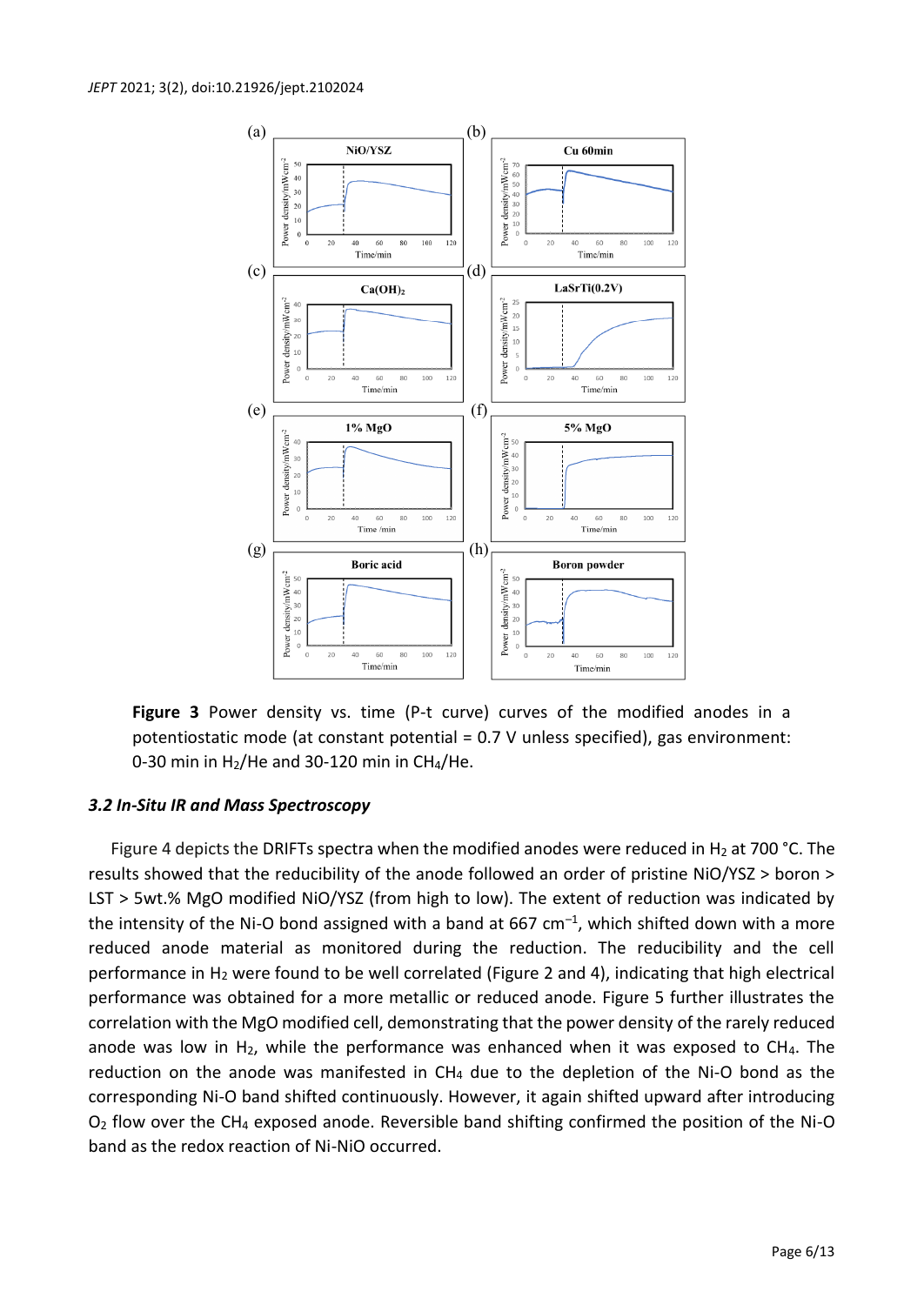

Figure 4 DRIFTs spectra of modified anodes on reduction in H<sub>2</sub> at 700 °C.



**Figure 5** a) P-t curve of 5 wt.% MgO-NiO/YSZ anode and b) DRIFTs spectra of the anode subjected to various gas atmospheres, including  $H_2$ , CH<sub>4</sub>, and O<sub>2</sub> at 700 °C.

The MS profiles of the eluting gaseous species produced on the modified anode upon exposure to CH<sub>4</sub> are shown in Figure 6. The results showed that the syngas, i.e., H<sub>2</sub> and CO were the major gaseous products formed on all the anode materials. The  $H_2$  production followed a consistently increasing trend with the electrochemical performance in CH<sub>4</sub> (Figure 3 vs. Figure 6). Among all, the 5 wt.% MgO modified anode gave the best cell performance along with stable syngas production. The molar ratio of  $H_2$  to CO in the syngas was about 2 to 1, implying that the primary reaction engaged partial oxidation of methane. Besides, the rapid decrease in the concentration of  $CO<sub>2</sub>$  and H2O suggested the involvement of a secondary reaction, consuming these by-products.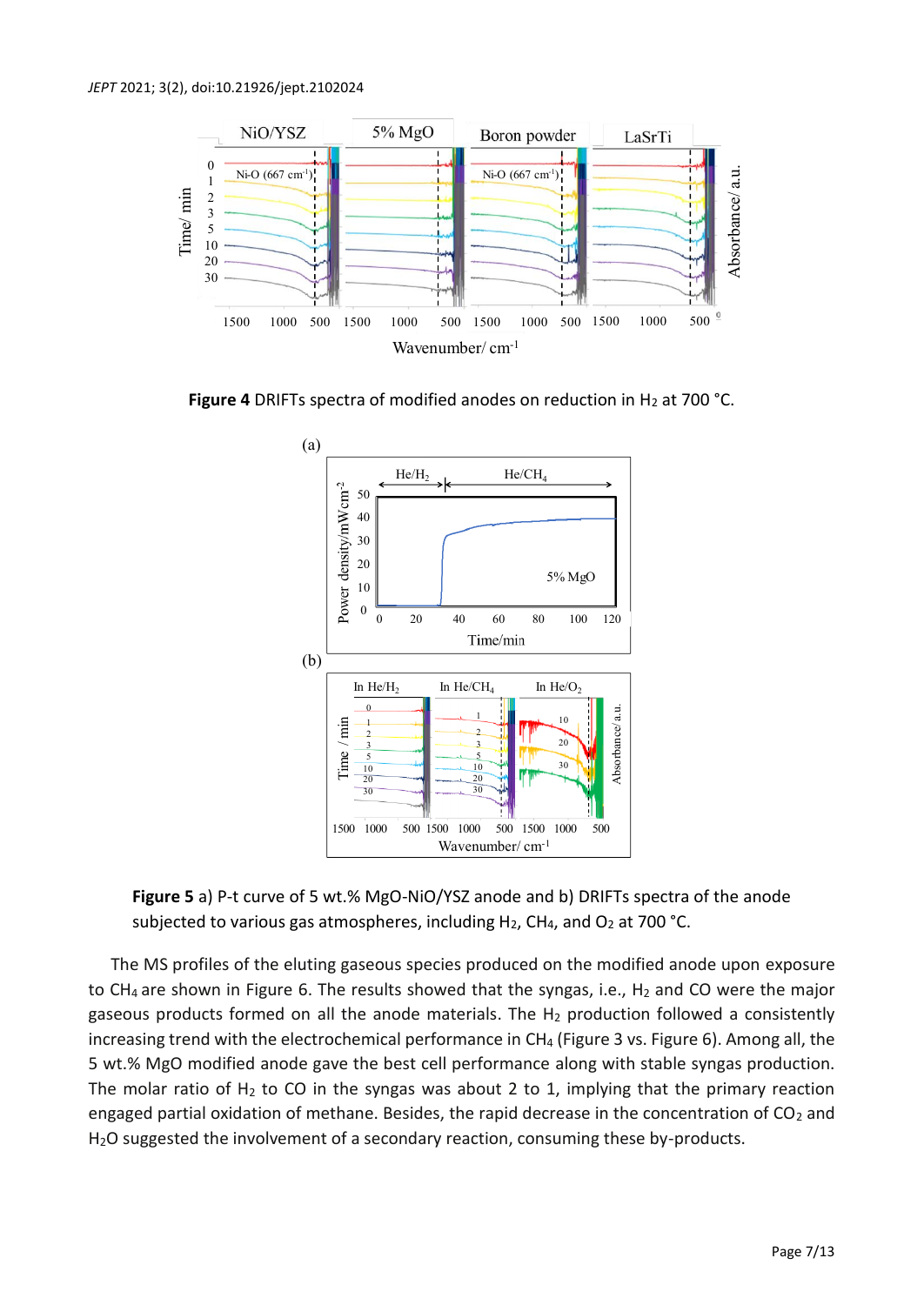#### *JEPT* 2021; 3(2), doi:10.21926/jept.2102024



**Figure 6** MS profiles of gaseous products formed on the pristine and modified NiO/YSZ anodes exposed to  $CH<sub>4</sub>$  at 700 °C.

The above experimental results demonstrated that the cell performance of the modified anodes was strongly influenced by the type of additives and the resultant properties. The *V-I-P* results showed that electrical conductivity played a major role in the cell performance in  $H_2$ . The cell with the Cu-modified anode exhibited the highest power density, followed by MgO, CaO, B, and LST modified anodes. Compared with metallic Cu, basic metal oxide exhibited low electrical conductivity, thus, leading to lower cell performance. Electrical conductivity investigated for various basic oxide modified Ni/SDC cermets followed an order of CaO > SrO > MgO > BaO > La<sub>2</sub>O<sub>3</sub> [20]. On the contrary, in the current study, the MgO modified cell performed slightly better than the CaO modified one. This was probably because the comparison was made for different electrolytes (SDC vs. YSZ), and an inconsistent amount of dopant was used. Additionally, alkaline earth metal oxides such as CaO were reported to dissolve easily in the lattice of fluorite structures, thus, impeding the oxide ion conductivity of the anode. Therefore, the amount of loading needs optimization for different systems due to the diverse results reported in the literature [17, 20].

Apart from Cu and basic metal oxides, the addition of B or LST to the anode showed no improvement in cell performance in  $H_2$ . Boron has been shown promoting Ni-based catalysts for steam reforming of hydrocarbons; however, doping of boron precursors might incur a problem of poisoning or material incompatibility in the electrode [32]. The YSZ electrolyte is reported to react with volatile boron species above 600 °C to form YBO<sub>3</sub>, disintegrating the electrode structure. This explains the reason behind using the wet method to introduce boric acid rather than solid-state reaction adopted for other compounds studied in this work. In `fact, trials with the solid-state reaction using boric acid have been failed. Besides, the addition of LST also suffered from the material mismatch with the NiO/YSZ anode, although it was not very drastic. Moreover, the LST possesses low oxide ion conductivity and poor catalytic activity toward  $H_2$  oxidation due to large polarization resistance [33, 34].

Despite the poor activity of 5 wt.% MgO, B, and LST modified anodes in  $H_2$ , these modified cells performed better than their counterparts in CH4. The improved performance of the 5 wt.% MgO modified anode was attributed to increased electrochemical activity and coking tolerance of the Ni metal. Since  $CH_4$  exhibits higher reducing strength than  $H_2$ , the anode (MgO-NiO) could be partially transformed to a metallic Ni phase (or  $Ni_xMg_1x_0$ ) [35, 36]. The Ni phase would then form a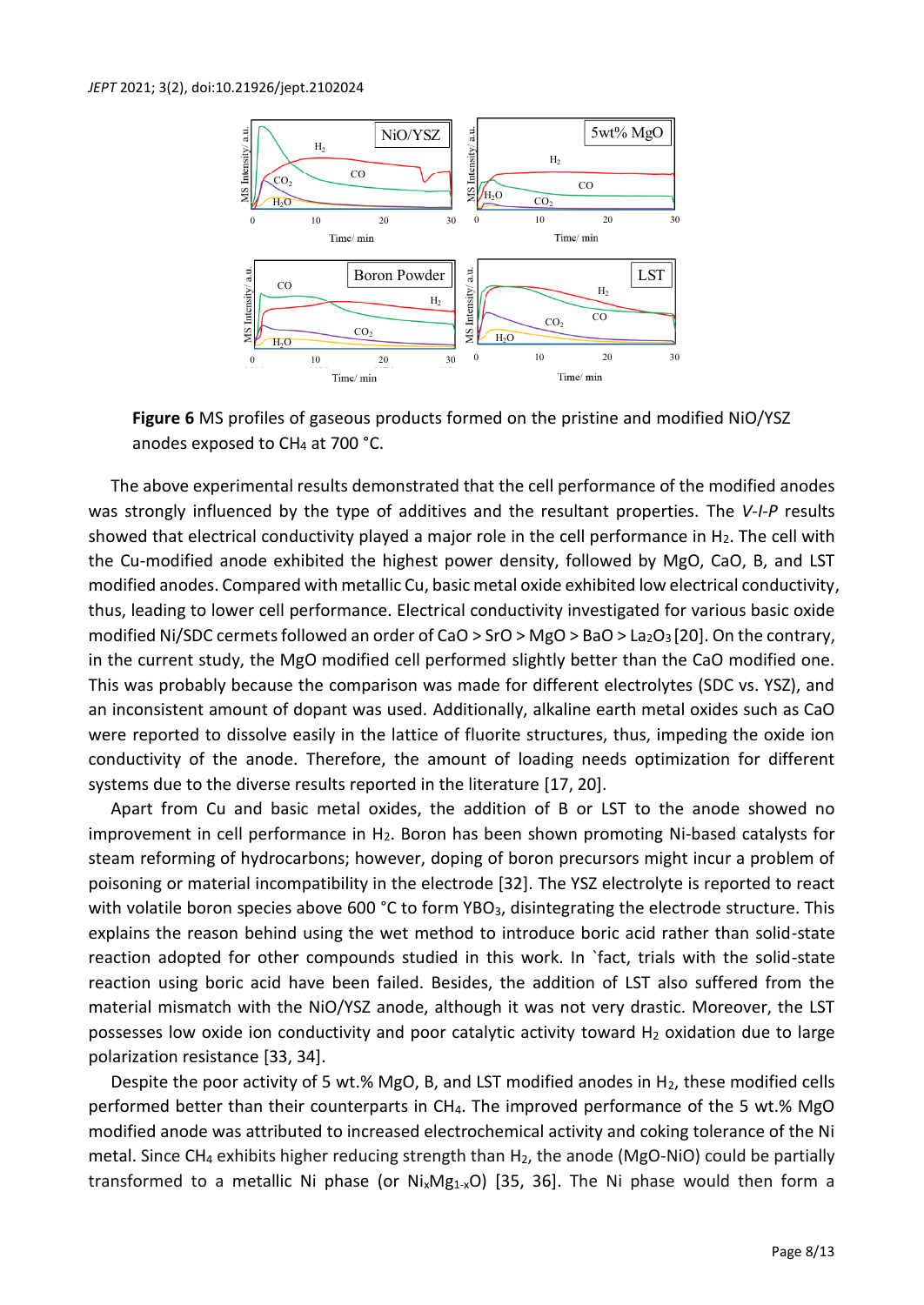#### *JEPT* 2021; 3(2), doi:10.21926/jept.2102024

percolating layer on the YSZ electrolyte through the anode matrix and may improve the electrode conductivity. Besides, the Ni metal provides the active sites to dissociate CH4, thus, facilitating subsequent oxidation reaction. The presence of MgO altered the phase of Ni from metallic to cationic and made the anode reluctant to reduction as observed in the DRIFTs experiment, thereby alleviating deactivation of the Ni active site by coking. It was also noticed that a lot of carbon deposit was found around the MgO modified anode and near current collectors after the test in comparison with the CaO modified one. The inclusion of CaO, a basic metal oxide, in the Ni-cermet anode has been demonstrated to reduce the deactivation in  $CH_4$  too. However, no such improvement was observed in the current study [20]. The likely reason was explained based on different preparation methods. The anode made by the wet impregnation might give a homogeneous distribution of precursors than that by the solid-state reaction. Furthermore, the amount of MgO in the anode was critical for cell performance since the addition of 5 wt.% MgO sustained the Ni cermet anode in CH<sub>4</sub> while the one with 1 wt.% MgO was not effective. Nevertheless, high MgO content would give a poor performance in  $H_2$  due to a reduced electrical conductivity [19, 36]. In contrast to the electronic promotion of MgO and boron, LST seemed to act as a structure promotor, and their additions greatly changed the morphologies of the Ni cermet anode, as shown in Figure 7. In the case of NiO/YSZ in combination with LST, a barrier layer was formed to cover the proximity of Ni cermet, thus, retarding the diffusion of  $CH_4$  and the succeeding activation. Slowing down the bond scission of methane would promote the oxidation of deposited carbon. Also, the effect of promotion was not evident in the composite anode of boron and Ni-cermet, possibly due to the material mismatch between boron species and YSZ electrolyte.



**Figure 7** SEM images of the surface of pristine and modified Ni cermet anodes before/after cell test in CH4.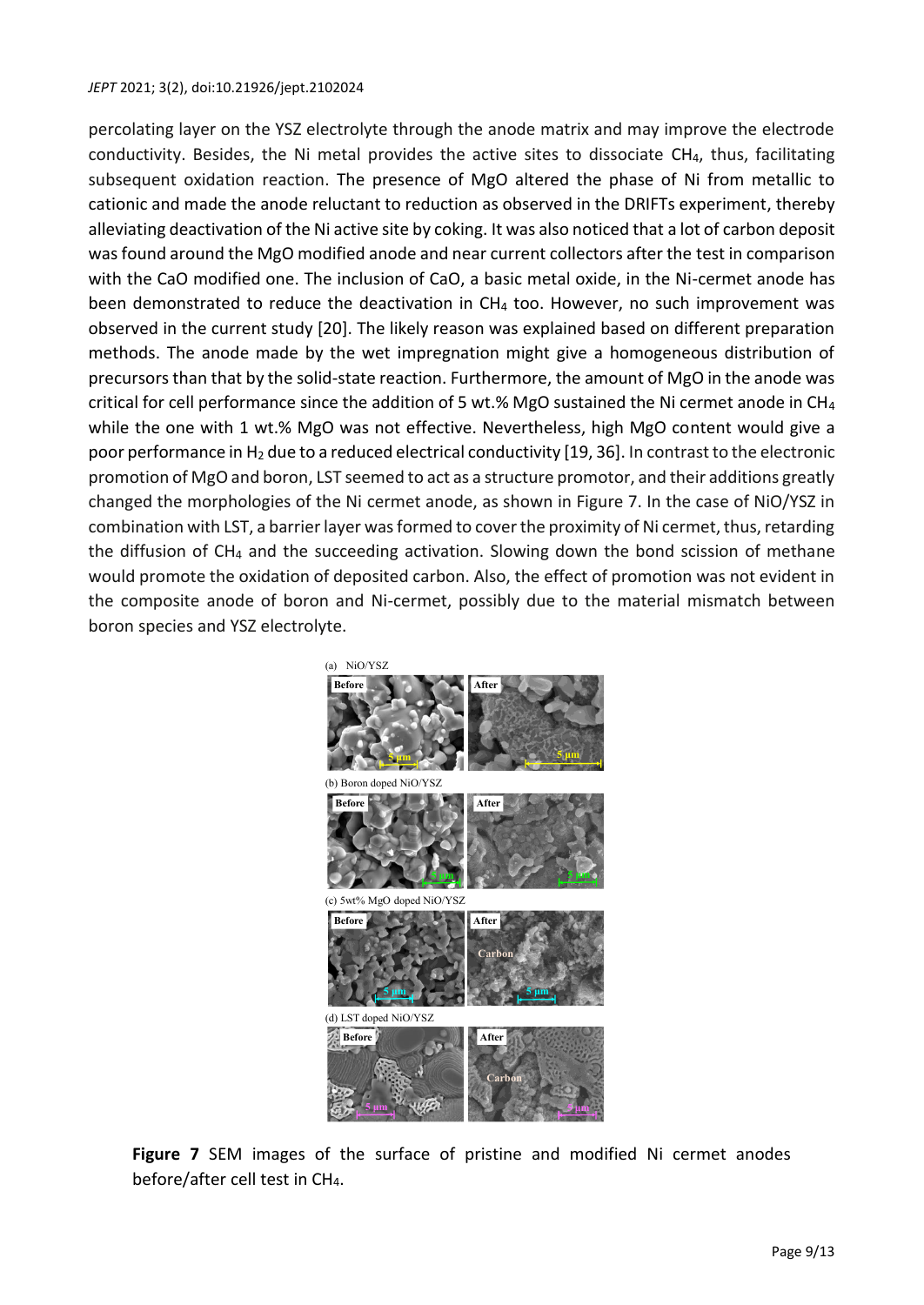### **4. Conclusions**

In summary, we modified the surface of a Ni-cermet anode with copper, alkaline earth metal oxide, boron, and perovskite and investigated the cell performance in SOFCs. The results indicated that the copper modified anode gave the best performance in  $H_2$ , while the one incorporated with inorganic compounds such as MgO, LST, and boron behaved relatively stable in CH<sub>4</sub>. The cell performance of the modified anodes was greatly affected by the interaction between the dopant and the Ni cermet, as well as the material compatibility with the substrate. The promotion of Nicermet anodes by MgO worked mainly via electronic interaction with Ni, while in LST and boron, it did through structure control. Meanwhile, the modification with CaO was not effective, probably due to the non-uniform distribution of precursors resulted from the solid-state reaction. Our studies provided valuable information to compare the effect of different dopants on the Ni anode and to obtain the underlying mechanism for coking resistance by an in situ surface analysis. This will allow designing an effective material capable of withstanding methane and other hydrocarbons for fuel cells and other potential energy-related applications.

## **Acknowledgments**

The authors would like to acknowledge the financial support from Feng Chia University and from National Science Council of Taiwan under contract MOST 106-2218-E-035-009-MY2. The authors also gave the gratitude to lab colleagues, Mr. Willy C. Chen and Brian Y. Liao, for replotting the figures and preparing LST powders, respectively.

## **Author Contributions**

Andrew C. Chien – Project management, experimental design, manuscript writing; Eric Y. Lin – Cell fabrication, electrical measurement, surface analysis; Nicole J. Ye – IR and MS analysis

## **Competing Interests**

The authors have declared that no competing interests exist.

### **References**

- 1. Bharadwaj SS, Schmidt LD. Catalytic partial oxidation of natural gas to syngas. Fuel Process Technol. 1995; 42: 109-127.
- 2. You HX, Abuliti A, Ding XW, Zhou YH. Reactions of low and middle concentration dry methane over Ni/YSZ anode of solid oxide fuel cell. J Power Sources. 2007; 165: 722-727.
- 3. Rismanchian A, Mirzababaei J, Chuang SS. Electroless plated Cu-Ni anode catalyst for natural gas solid oxide fuel cells. Catal Today. 2014; 245: 79-85.
- 4. Boldrin P, Ruiz-Trejo E, Mermelstein J, Menéndez JM, Reina TR, Brandon NP. Strategies for carbon and sulfur tolerant solid oxide fuel cell materials, incorporating lessons from heterogeneous catalysis. Chem Rev. 2016; 116: 13633-13684.
- 5. Shu LN, Sunarso J, Hashim SS, Mao JK, Zhou W, Liang FL. Advanced perovskite anodes for solid oxide fuel cells: A review. Int J Hydrogen Energy. 2019; 44: 31275-31304.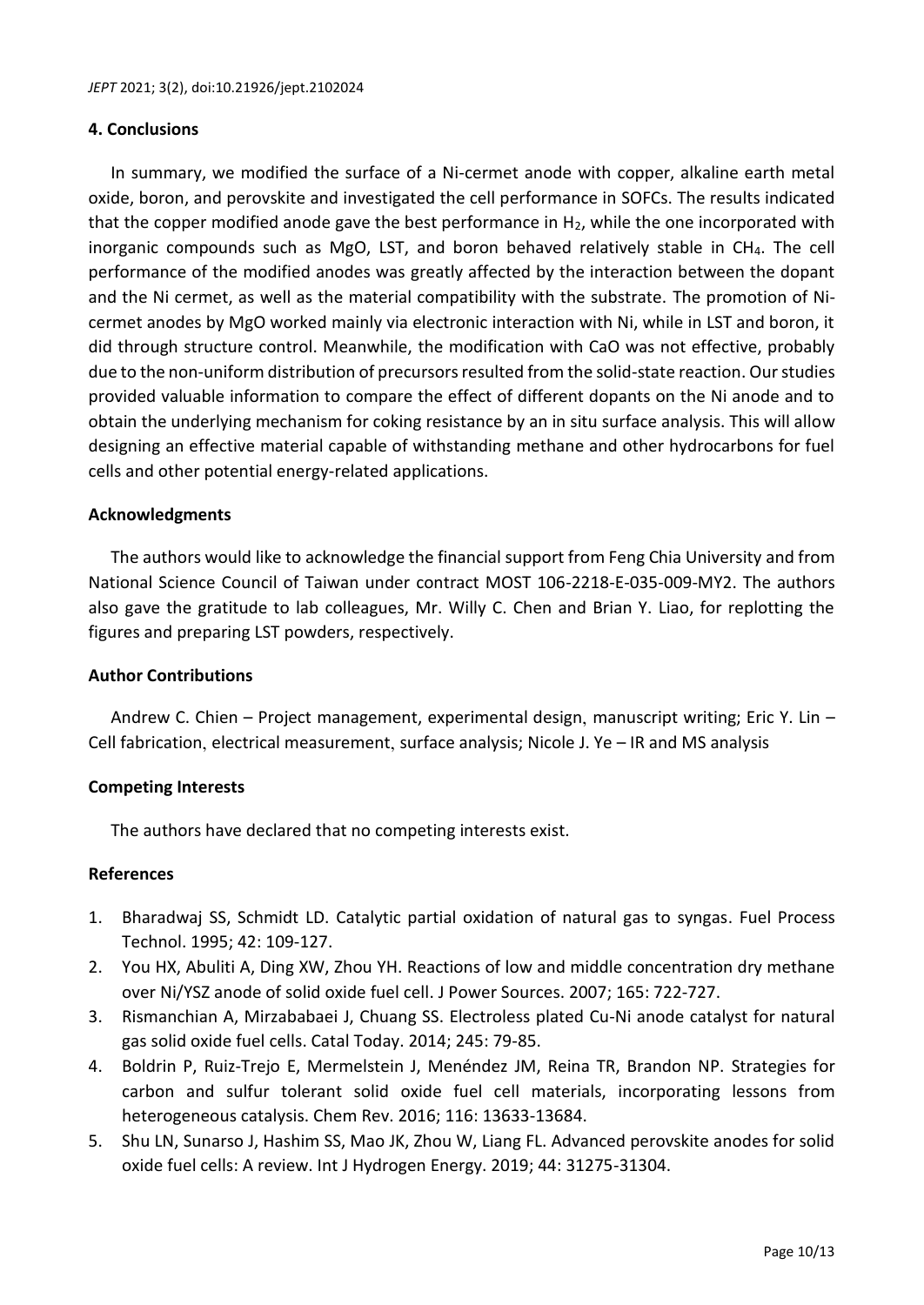- 6. Yue WX, Li YF, Zheng Y, Wu T, Zhao CH, Zhao J, et al. Enhancing coking resistance of Ni/YSZ electrodes: In situ characterization, mechanism research, and surface engineering. Nano Energy. 2019; 62: 64-78.
- 7. Jung I, Lee D, Lee SO, Kim D, Kim J, Hyun SH, et al. LSCM–YSZ nanocomposites for a high performance SOFC anode. Ceram Int. 2013; 39: 9753-9758.
- 8. Yang L, Wang SZ, Blinn K, Liu MF, Liu Z, Cheng Z, et al. Enhanced sulfur and coking tolerance of a mixed ion conductor for SOFCs: BaZr<sub>0.1</sub>Ce<sub>0.7</sub>Y<sub>0.2-x</sub>Yb<sub>x</sub>O<sub>3-δ</sub>. Science. 2009; 326: 126-129.
- 9. Huang YH, Dass RI, Xing ZL, Goodenough JB. Double perovskites as anode materials for solidoxide fuel cells. Science. 2006; 312: 254-257.
- 10. Hao XM, Han DD, Wang JW, Liu YJ, Rooney D, Sun W, et al. Co-tape casting fabrication, field assistant sintering and evaluation of a coke resistant supported solid oxide fuel cell. Int J Hydrogen Energy. 2015; 40: 12790-12797.
- 11. Fisher JC, Chuang SS. Investigating the CH<sub>4</sub> reaction pathway on a novel LSCF anode catalyst in the SOFC. Catal Commun. 2009; 10: 772-776.
- 12. Chien AC, Lin EY, Lai AD. Aid of a metallic functional layer on Ni/YSZ anode for direct methane fuel cell. Int J Hydrogen Energy. 2020; 45: 23526-23532.
- 13. Zhan ZL, Lin YB, Pillai M, Kim I, Barnett SA. High-rate electrochemical partial oxidation of methane in solid oxide fuel cells. J Power Sources. 2006; 161: 460-465.
- 14. Wang W, Su C, Wu YZ, Ran R, Shao ZP. A comprehensive evaluation of a Ni-Al<sub>2</sub>O<sub>3</sub> catalyst as a functional layer of solid-oxide fuel cell anode. J Power Sources. 2010; 195: 402-411.
- 15. Hua B, Li M, Luo JL, Pu J, Chi B, Li J. Carbon-resistant Ni-Zr<sub>0.92</sub>Y<sub>0.08</sub>O<sub>2-δ</sub> supported solid oxide fuel cells using Ni-Cu-Fe alloy cermet as on-cell reforming catalyst and mixed methane-steam as fuel. J Power Sources. 2016; 303: 340-346.
- 16. Wang ZQ, Wang ZB, Yang WQ, Peng RR, Lu YL. Carbon-tolerant solid oxide fuel cells using NiTiO<sub>3</sub> as an anode internal reforming layer. J Power Sources. 2014; 255: 404-409.
- 17. Asamoto M, Miyake S, Sugihara K, Yahiro H. Improvement of Ni/SDC anode by alkaline earth metal oxide addition for direct methane-solid oxide fuel cells. Electrochem Commun. 2009; 11: 1508-1511.
- 18. Yang L, Choi YM, Qin WT, Chen HY, Blinn K, Liu M, et al. Promotion of water-mediated carbon removal by nanostructured barium oxide/nickel interfaces in solid oxide fuel cells. Nat Commun. 2011; 2: 1-9.
- 19. Yang Q, Chai FT, Ma C, Sun CW, Shi SQ, Chen LQ. Enhanced coking tolerance of a MgO-modified Ni cermet anode for hydrocarbon fueled solid oxide fuel cells. J Mater Chem A. 2016; 4: 18031- 18036.
- 20. Qu JF, Wang W, Chen YB, Deng X, Shao ZP. Stable direct-methane solid oxide fuel cells with calcium-oxide-modified nickel-based anodes operating at reduced temperatures. Appl Energy. 2016; 164: 563-571.
- 21. Han ZY, Yang YR, Kong DX. Surface-scale affinity and adsorption selectivity of alkaline earth metal oxides to  $H_2O$  and  $CO_2$ : Insight into SOFC anode modification. Appl Surf Sci. 2020; 503: 144333.
- 22. Li XX, Liu MF, Lai SY, Ding D, Gong MY, Lee JP, et al. In situ probing of the mechanisms of coking resistance on catalyst-modified anodes for solid oxide fuel cells. Chem Mater. 2015; 27: 822- 828.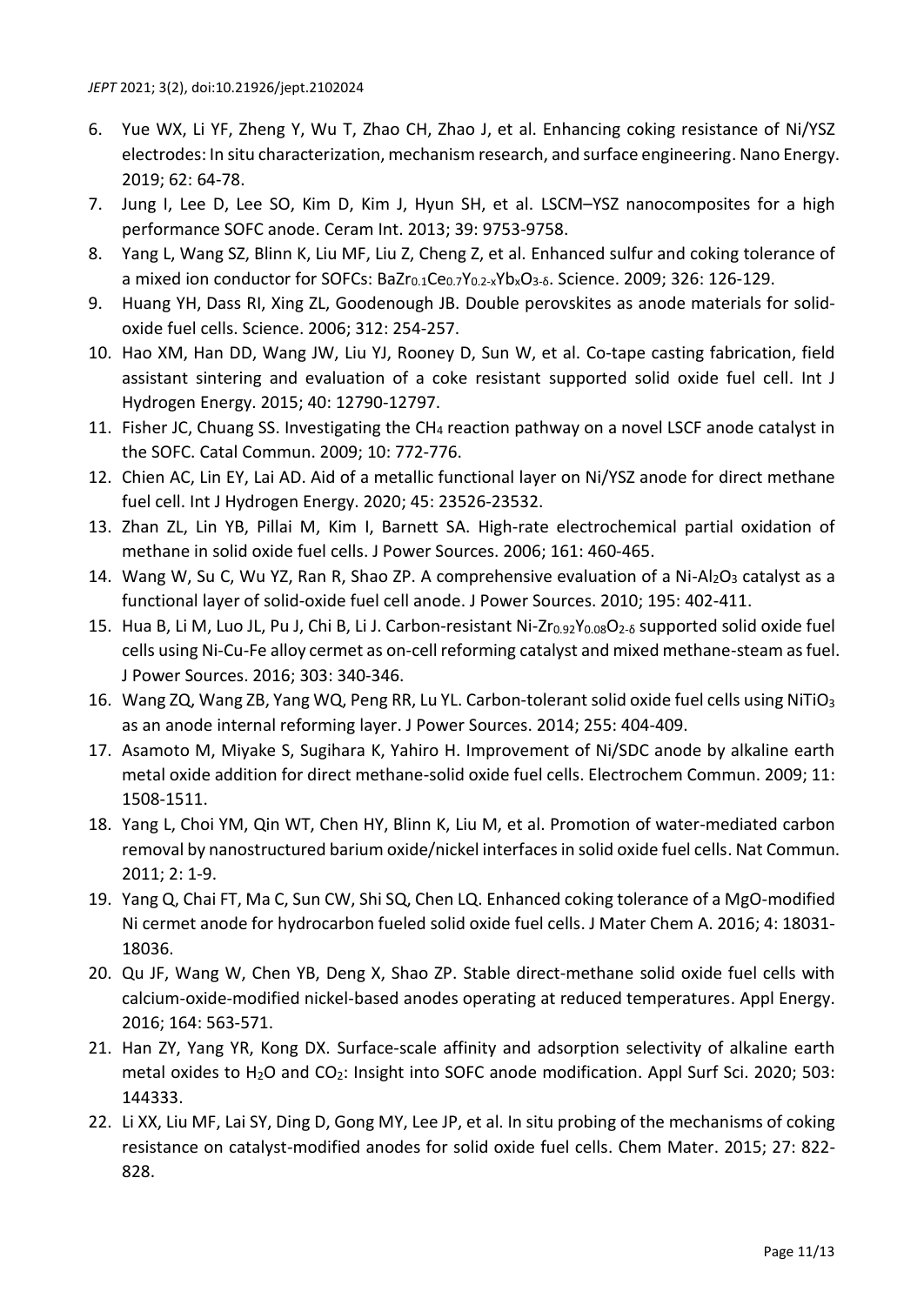- 23. Takeguchi T, Kani Y, Yano T, Kikuchi R, Eguchi K, Tsujimoto K, et al. Study on steam reforming of CH<sup>4</sup> and C<sup>2</sup> hydrocarbons and carbon deposition on Ni-YSZ cermets. J Power Sources. 2002; 112: 588-595.
- 24. Chen L, Lu Y, Hong Q, Lin J, Dautzenberg FM. Catalytic partial oxidation of methane to syngas over Ca-decorated-Al2O3-supported Ni and NiB catalysts. Appl Catal A Gen. 2005; 292: 295-304.
- 25. Xu J, Saeys M. Improving the coking resistance of Ni-based catalysts by promotion with subsurface boron. J Catal. 2006; 242: 217-226.
- 26. Zhou XW, Yan N, Chuang KT, Luo JL. Progress in La-doped SrTiO<sub>3</sub> (LST)-based anode materials for solid oxide fuel cells. RSC Adv. 2014; 4: 118-131.
- 27. Bu KK, Deng J, Zhang XY, Kuboon S, Yan TT, Li HR, et al. Promotional effects of B-terminated defective edges of Ni/boron nitride catalysts for coking- and sintering-resistant dry reforming of methane. Appl Catal B Environ. 2020; 267: 118692.
- 28. Chien AC, Van Bokhoven JA. Boron nitride coated rhodium black for stable production of syngas. Catal Sci Technol. 2015; 5: 3518-3524.
- 29. Singh S, Nguyen TD, Siang TJ, Phuong PT, Huy Phuc NH, Truong QD, et al. Boron-doped Ni/SBA-15 catalysts with enhanced coke resistance and catalytic performance for dry reforming of methane. J Energy Inst. 2020; 93: 31-42.
- 30. Neagu D, Irvine JT. Structure and properties of  $La_{0.4}Sr_{0.4}TiO_3$  ceramics for use as anode materials in solid oxide fuel cells. Chem Mater. 2010; 22: 5042-5053.
- 31. Savaniu CD, Irvine JT. Reduction studies and evaluation of surface modified A-site deficient Ladoped SrTiO<sub>3</sub> as anode material for IT-SOFCs. 2009; 19: 8119-8128.
- 32. Chen K, Ai N, Jiang SP. Chemical compatibility between Boron oxides and electrolyte and cathode materials of solid oxide fuel cells. Fuel Cells. 2013; 13: 1101-1108.
- 33. Lee S, Kim J, Vohs JM, Gorte RJ. SOFC anodes based on infiltration of La<sub>0.3</sub>Sr<sub>0.7</sub>TiO<sub>3</sub>. J Electrochem Soc. 2008; 155: B1179.
- 34. Lee MJ, Shin JH, Ji MJ, Hwang HJ. Fabrication and electrochemical performance of nickel- and gadolinium-doped ceria-infiltrated  $La_{0.2}Sr_{0.8}TiO<sub>3</sub>$  anodes for solid oxide fuel cells. J Power Sources. 2018; 374: 181-187.
- 35. Liu Y, Bai YH, Liu J. (Ni<sub>0.75</sub>Fe<sub>0.25-x</sub>MgO)/YSZ anode for direct methane solid-oxide fuel cells. J Power Sources. 2011; 196: 9965-9969.
- 36. Shiratori Y, Sasaki K. NiO-ScSZ and Ni<sub>0.9</sub>Mg<sub>0.1</sub>O-ScSZ-based anodes under internal dry reforming of simulated biogas mixtures. J Power Sources. 2008; 180: 738-741.